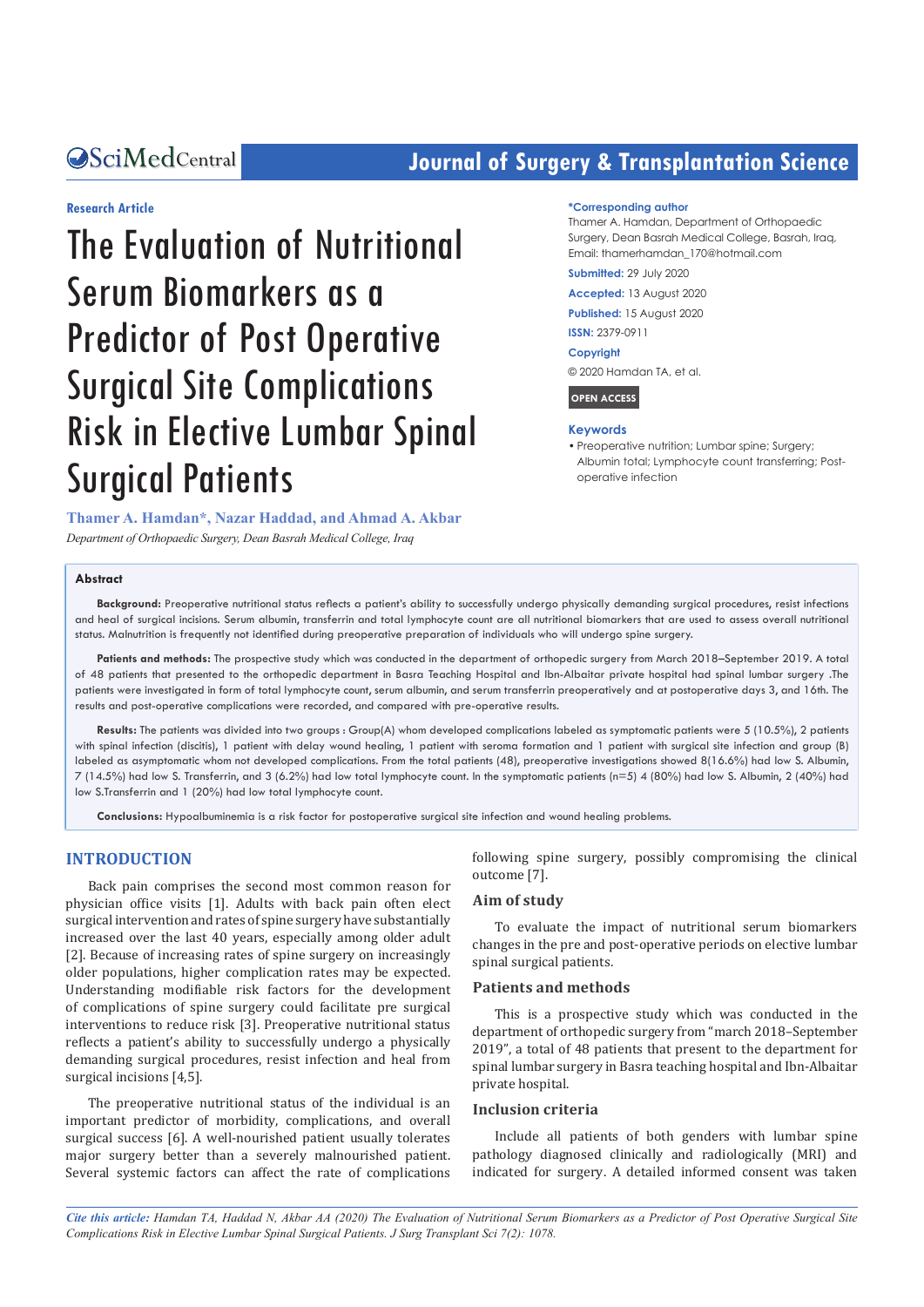from the patients to be included in this study.

#### **Exclusion criteria**

1- Malabsorption, pancreatic and liver diseases 2-Spinal tumor and patient on chemotherapy. 3-Immune compromised conditions (chronic steroid, renal failure and patients with haemoglubinopathies).

#### **Preoperative evaluation**

Preoperatively, we took full history including medical, surgical, social and drug history. The BMI was calculated through the division of the weight (kg) by the squared height (m). The values of the BMI were classified in: <18.5 kg/m2 (underweight); 18.5 to 24.9 kg/m2 (normal); 25 to 29.9 kg/m2 (overweight); and ≥30 kg/ m2 (obesity) according to the World Health Organization [8-11].

In addition to routine investigations were done by the hospital we emphasized on our investigations: Total lymphocyte count, Serum albumin, and Serum transferrin. Adequate amount of Venus blood sample has been drown for every patient under aseptic technique one day preoperatively. The blood sample was taken for centrifuge and isolation of the serum.

For the classification of the nutritional status according to albumin, the following reference values were adopted: >3.5 g/ dl (nourished), 3.0 -3.5 g/dl (mild malnutrition), 2.4 - 2.9 g/dl (moderate malnutrition), and <2.4 g/dl(severe malnutrition) [8].

The total lymphocyte count was calculated by using the lymphocyte percentage lymphocytes count in cells/mm3. The cut-off points used for the classification of the nutritional status according to the TLC were: >1500 cells/m3 (normal), 1,200 to  $1500$  cells/m3 (mild depletion), 800 to  $1,199$  cells/m<sup>3</sup> (moderate depletion), and < 800 cells/m3 (severe depletion) [8].

The classification of the nutritional status according to serum transferrin the following reference values were adopted: > 200 mg/dL (nourished), 100-200 mg/dl (moderate malnutrition) < 100 mg/dl (severe malnutrition) [12].

The data was collected and analyzed in the statistics program SPSS, version 23.0 for Windows.

#### **Patients follow up**

Postoperatively we follow the patient general condition in form of improvement of the preoperative symptoms and appearance of any new symptoms of fever, back pain, loss of appetite, and muscle spasm.

We took samples of venous blood (5cc) from all patients at third and sixteenth postoperative days. The sample sent for Total lymphocyte count, S.Albumin and S. transferrin in Basra teaching hospital.

#### **RESULTS**

#### **Patient's characteristics**

Forty eight patients were studied, all of them were diagnosed as a cases of lumbar Spine pathology(disk prolapse, spinal stenosis and spinal instability)lumbar spine surgery (lumbar laminotomy (fenestration), decompression with or without fixation) was done for them, Eighteen males and thirty females, their age ranged from 19-69 years with a mean age of 44.3. The surgical procedures were fenestration in 17 patients, 23 patients had decompression and 8 patients had spinal fixation (whom received 1pint of blood and their skin closed on surgical drain).

L3-4 and L4-5 were the levels most commonly decompressed, and L4-5, L5-S1 were the levels most commonly fixed and L5- S1 was the level most commonly fenestrated. Thirteen patients (27%) were smokers, none was alcoholic at the time of the study, 28 (58.3%) patients were normal weight, 13 patients (27%) were overweight and 7 patients were obese (mean body mass  $index = 24.56.8 kg/m<sup>2</sup>$ ). Fourteen patients (29%) were diabetic, 12 patients (25%) were hypertensive. Table 1,2 summarizes patient characteristics.

The patients were evaluated clinically and investigated in form of total lymphocyte count (N.R. 1500-4000cells/mm<sup>3</sup> ), S. Albumin (N.R. 3.5-5 g/dl.), and S. Transferrin (N.R 200-360 mg/ dl) one day preoperatively and at postoperative days 3, &16.

For the purpose of analysis and comparism the researcher consider the average result of the test for all the patients at the same time interval preoperatively and postoperatively as a single reading for that test.

#### **Development of symptoms**

Patients considered as symptomatic with the development of

| Table 1: Characteristics of patients involved in the study. |                          |                           |  |  |  |  |  |
|-------------------------------------------------------------|--------------------------|---------------------------|--|--|--|--|--|
| Total number                                                | 48                       |                           |  |  |  |  |  |
| Male                                                        |                          | 18                        |  |  |  |  |  |
| Female                                                      |                          | 30                        |  |  |  |  |  |
| Mean Age $\pm$ std. deviation                               |                          | $44.3 \pm 12.9$           |  |  |  |  |  |
| Smoker                                                      |                          | 13 (27%)                  |  |  |  |  |  |
| Non smoker                                                  |                          | 35 (73%)                  |  |  |  |  |  |
| <b>Diabetic</b>                                             |                          | 14 (29%)                  |  |  |  |  |  |
| Not diabetic                                                |                          | 34 (71%)                  |  |  |  |  |  |
| Hypertensive                                                |                          | 12 (25%)                  |  |  |  |  |  |
| Non hypertensive                                            | 36 (75%)                 |                           |  |  |  |  |  |
| Mean BMI ± std. deviation                                   |                          | $24.56.8$ kg/m2 $\pm$ 3.7 |  |  |  |  |  |
| Normal (18.5-25)                                            | 28 (588.3%)              |                           |  |  |  |  |  |
| Overweight (25-30)                                          | 13 (27%)                 |                           |  |  |  |  |  |
| Obese (More than 30)                                        | 7 (14.7%)                |                           |  |  |  |  |  |
| Surgical procedures                                         |                          |                           |  |  |  |  |  |
| Fenestration                                                | 17 (35.4%)               |                           |  |  |  |  |  |
| Decompression                                               | 23 (48%)                 |                           |  |  |  |  |  |
| Fixation                                                    | 8 (16.6%)                |                           |  |  |  |  |  |
|                                                             | Decompression            | Fixation                  |  |  |  |  |  |
| $L2-L3$                                                     | 3                        |                           |  |  |  |  |  |
| $L3-L4$                                                     | 8                        |                           |  |  |  |  |  |
| $L4-L5$                                                     | 10<br>4                  |                           |  |  |  |  |  |
| $L5-S1$                                                     | 2<br>4                   |                           |  |  |  |  |  |
| 1 level fixation                                            | 7<br>Blood transfusion 8 |                           |  |  |  |  |  |
| 2 level fixation L3-L5                                      | $\mathbf{1}$             | Surgical drain 8          |  |  |  |  |  |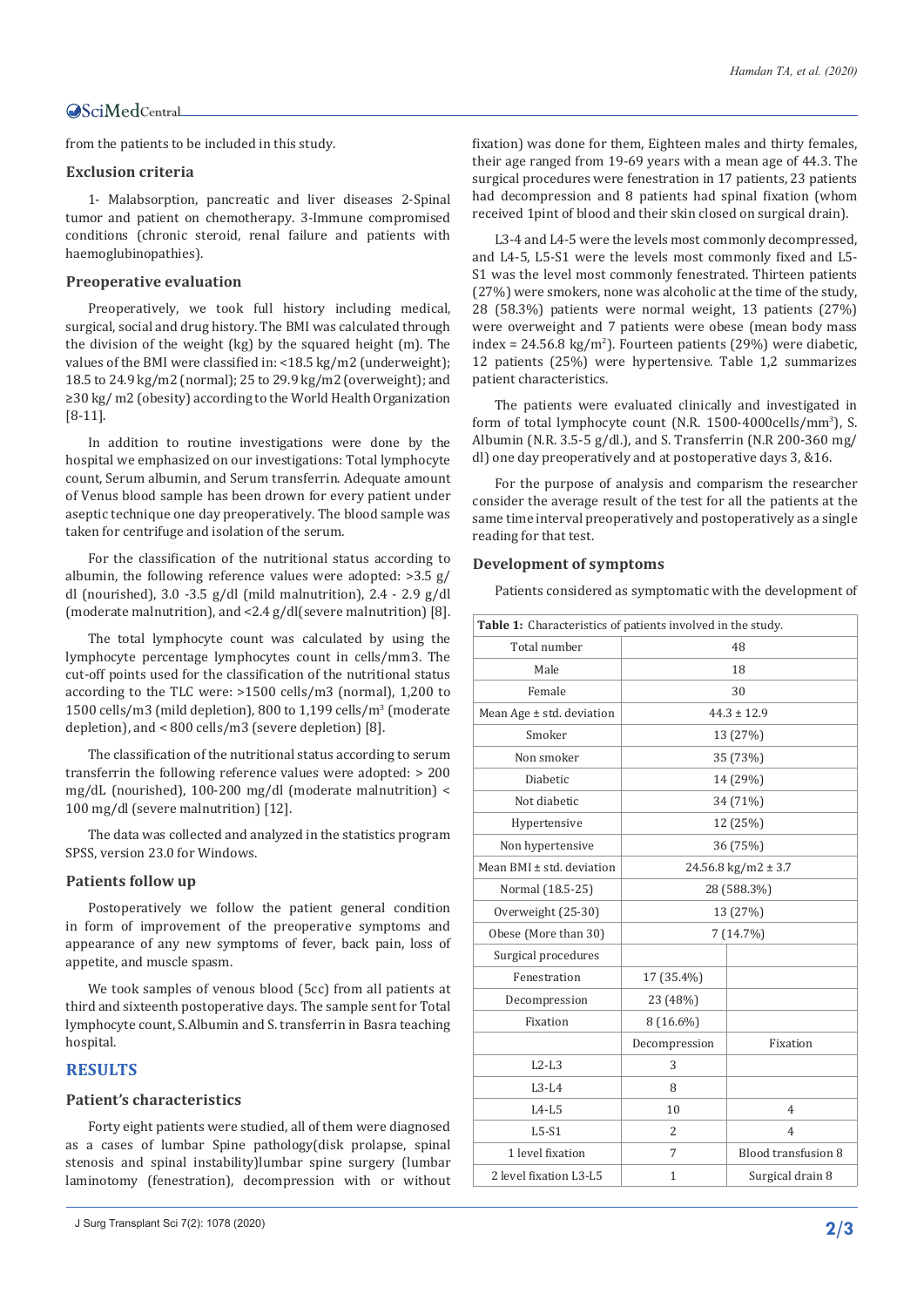| Table 2: Showed the patient's investigations results at time intervals. |                |       |                |       |                   |       |  |  |
|-------------------------------------------------------------------------|----------------|-------|----------------|-------|-------------------|-------|--|--|
|                                                                         | TLC(cells/mm3) |       | Albumin $g/dl$ |       | Transferrin mg/dl |       |  |  |
| <b>Time</b>                                                             | Mean           | (STD) | Mean           | (STD) | Mean              | (STD) |  |  |
| Preoperative                                                            | 1900           | 800   | 3.6            | 0.24  | 248               | 33.1  |  |  |
| Postoperative day 3                                                     | 1800           | 625   | 3.4            | 0.2   | 215               | 20.7  |  |  |
| Postoperative day16                                                     | 3000           | 685   | 3.6            | 0.17  | 221               | 29.3  |  |  |
| STD = Standard Deviation                                                |                |       |                |       |                   |       |  |  |

| Table 3: Characteristics of Symptomatic patients. |                           |                |  |  |  |  |
|---------------------------------------------------|---------------------------|----------------|--|--|--|--|
| Total number                                      | 5                         |                |  |  |  |  |
| Male                                              | 2                         |                |  |  |  |  |
| Female                                            | 3                         |                |  |  |  |  |
| Mean Age ± std. deviation                         | $47 \pm 6.2$              |                |  |  |  |  |
| Smoker                                            | $3(60\%)$                 |                |  |  |  |  |
| Non smoker                                        | $2(40\%)$                 |                |  |  |  |  |
| Diabetic                                          | 1 (20%)                   |                |  |  |  |  |
| Not diabetic                                      | 4 (80%)                   |                |  |  |  |  |
| Hypertensive                                      | $2(40\%)$                 |                |  |  |  |  |
| Non hypertensive                                  | $3(60\%)$                 |                |  |  |  |  |
| Mean BMI ± std. deviation                         | $25.44.8$ kg/m2 $\pm$ 4.2 |                |  |  |  |  |
| Normal (18.5-25)<br>3 (60%)                       |                           |                |  |  |  |  |
| Overweight (25-30)                                | $2(40\%)$                 |                |  |  |  |  |
| Surgical procedures                               |                           |                |  |  |  |  |
| Fenestration                                      | $1(20\%)$                 |                |  |  |  |  |
| Decompression alone                               | $2(40\%)$                 |                |  |  |  |  |
| Fixation                                          | 2(40%)                    |                |  |  |  |  |
|                                                   | Decompression             | Fixation       |  |  |  |  |
| $L3-L4$                                           | 1                         |                |  |  |  |  |
| $L4-L5$                                           | $\mathbf{1}$              |                |  |  |  |  |
| $L5-S1$                                           |                           | $\overline{2}$ |  |  |  |  |
| 1 level fixation                                  |                           | $\overline{2}$ |  |  |  |  |
| <b>Blood transfusion</b>                          | $Yes = 2$                 | $no = 3$       |  |  |  |  |
|                                                   | $Yes=2$                   | $no=3$         |  |  |  |  |
| Surgical drain                                    |                           |                |  |  |  |  |

| <b>Table 4:</b> The results of Total lymphocyte count with Serum albumin and transferrin in symptomatic patients.          |                                                 |                |            |     |                    |      |  |
|----------------------------------------------------------------------------------------------------------------------------|-------------------------------------------------|----------------|------------|-----|--------------------|------|--|
| <b>Time</b>                                                                                                                |                                                 | <b>Albumin</b> | <b>TLC</b> |     | <b>Transferrin</b> |      |  |
|                                                                                                                            |                                                 | g/dl           | Cells/mm3  |     | Mg/dl              |      |  |
|                                                                                                                            | (STD)<br>(STD)<br>(STD)<br>Mean<br>Mean<br>Mean |                |            |     |                    |      |  |
| Pre op                                                                                                                     | 3.1                                             | 0.21           | 1500       | 702 | 213                | 18.6 |  |
| P.O.D.3                                                                                                                    | 3.1                                             | 0.21           | 1600       | 800 | 211                | 16.6 |  |
| P.O.D.16                                                                                                                   | 3.2                                             | 0.7            | 1600       | 810 | 215                | 19.1 |  |
| P.O.Wk.6                                                                                                                   | 3.4                                             | 0.7            | 1500       | 685 | 214                | 18.8 |  |
| $STD$ = Standard Deviation G/dl = gram per deciliter Mg/dl = milligram per deciliter Cells/mm3= cells per cubic milliliter |                                                 |                |            |     |                    |      |  |

the symptoms and signs of:

- 1. Infection (surgical site or discitis)
- 2. Delay wound healing more than 14 days
- 3. Seroma
- 4. Wound dehiscence

Five patients 10.5% developed post operative surgical site complications were identified as (symptomatic patients. For the symptomatic group of the patients (5 patients) 10.5% those patiens were evaluated for 6 weeks postoperatively and the patients were monitored by following clinical features and investigations (Total lymphocyte count, S. Albumin, S.Transferrin). Table 3 summarizes the patient characteristics and Table 4. Summarizes the patient's investigations results.

The 1<sup>st</sup> patient: Fifty two year old male, smoker not diabetic and not hypertensive with normal body weight, developed surgical site infection at day 6 post operatively (spinal fixation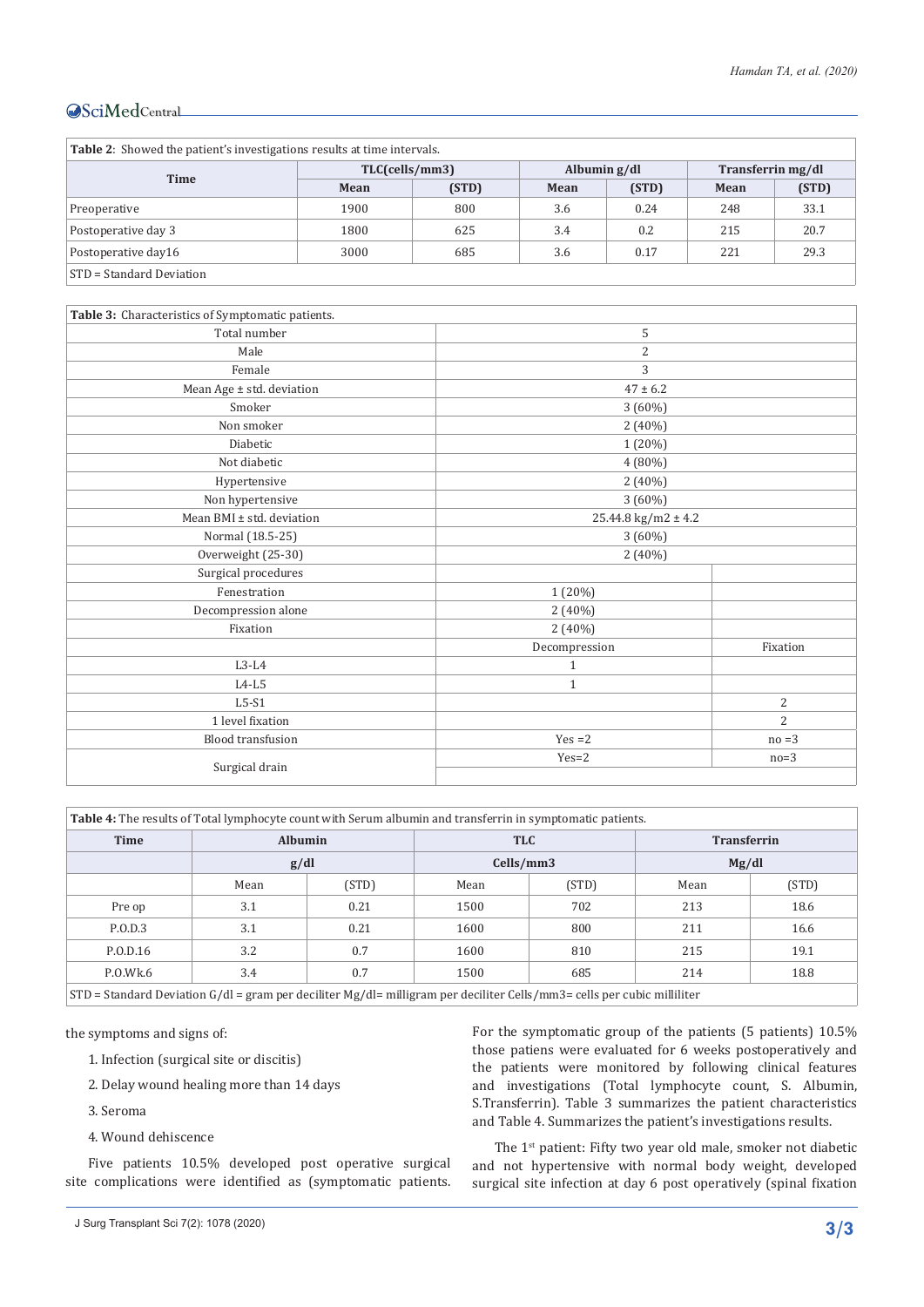for L5-S1 instability was done and he received 1pint of blood, the skin closed on surgical drain). This patient was treated conservatively.

The 2nd patient forty seven years old male smoker not diabetic but hypertensive and overweight developed seroma formation at day 10 post-operative (spinal decompression for L3-L4 spinal canal stenosis) treated conservatively.

The 3rd patient thirty nine years old female diabetic not smoker not hypertensive and normal weight developed delay wound healing at 3rd weak post-operative (spinal laminotomy for L5-S1 disk prolapse) treated conservatively.

The 4th patient forty three years old female not diabetic not smoker but hypertensive and normal weight developed spinal infection (diskitis), delay wound healing at 3rd weak postoperative( spinal decompression for L4-L5 spinal canal stenosis) treated conservatively.

The 5th patient fifty four years old female smoker, hypertensive not diabetic and overweight developed spinal infection, seroma formation at 3rd weak post-operative (spinal fixation for L5-S1 instability) treated conservatively.

Chi- squared test with p Value of < 0.05 consider as statistically significant was used for statistical analysis for any significant association between development of complications (symptomatic) and the factors listed in the (Table 5).

Paired sample T test with p Value of < 0.05 consider as statistically significant was used for Analysis of investigations results between symptomatic group (A) and asymptomatic group (B). As shown in Table 6.

There are statistical significant associations regarding investigations results of serum albumin between symptomatic

| <b>Table 5:</b> Analysis of factors between symptomatic group (A) and<br>asymptomatic group (B). |                              |                |                             |         |  |  |  |
|--------------------------------------------------------------------------------------------------|------------------------------|----------------|-----------------------------|---------|--|--|--|
| <b>Variable</b>                                                                                  | Symptomatic<br>Group(n)5     |                | asymptomatic<br>group(n) 43 | P value |  |  |  |
| Age                                                                                              | Above 50<br>$\overline{2}$   |                | 11                          | 0.24    |  |  |  |
|                                                                                                  | Below 50                     | 3              | 32                          |         |  |  |  |
| Sex                                                                                              | Male                         | 3              | 15                          |         |  |  |  |
|                                                                                                  | Female                       | $\overline{2}$ | 28                          |         |  |  |  |
|                                                                                                  | Normal                       | 3              | 24                          |         |  |  |  |
| <b>BMI</b>                                                                                       | Overweight<br>$\overline{2}$ |                | 13                          | 0.24    |  |  |  |
|                                                                                                  | Obese                        |                | 6                           |         |  |  |  |
| Smoking                                                                                          | Yes                          | 3              | 11                          | 0.12    |  |  |  |
|                                                                                                  | N <sub>0</sub>               | $\overline{2}$ | 32                          |         |  |  |  |
| Hypertension                                                                                     | Yes                          | 3              | 11                          | 0.22    |  |  |  |
|                                                                                                  | N <sub>0</sub>               | $\overline{2}$ | 32                          |         |  |  |  |
| <b>Diabetes</b>                                                                                  | Yes                          | $\mathbf{1}$   | 12                          | 0.17    |  |  |  |
|                                                                                                  | N <sub>O</sub>               | $\overline{4}$ | 31                          |         |  |  |  |
| Surgical                                                                                         | Fenestration                 | 1              | 16                          | 0.65    |  |  |  |
| procedures                                                                                       |                              |                |                             |         |  |  |  |
|                                                                                                  | Decompression                | 2              | 21                          |         |  |  |  |
|                                                                                                  | Fixation                     | 2              | 6                           |         |  |  |  |

*Hamdan TA, et al. (2020)*

**Table 6:** Analysis of investigations results between symptomatic and asymptomatic groups.

| <b>Variable</b>                                                                                        |                        | Symptomatic            | asymptomatic |      |             |         |      |
|--------------------------------------------------------------------------------------------------------|------------------------|------------------------|--------------|------|-------------|---------|------|
|                                                                                                        |                        | Group(n)5              |              |      | group(n) 43 | P value |      |
| Serum<br>albumin                                                                                       |                        | Presurgical            |              | 3.1  |             | 3.5     | 0.04 |
| $G/dl$ $(3.5-5)$                                                                                       | day 3                  | Postsurgical           |              | 3.1  |             | 3.4     |      |
|                                                                                                        | Postsurgical<br>day 16 |                        |              | 3.2  |             | 3.5     |      |
|                                                                                                        | Presurgical            |                        |              | 213  |             | 292     |      |
| Serum<br>transferrin                                                                                   | Postsurgical<br>day 3  |                        |              | 211  |             | 295     |      |
| Mg/dl (200-<br>360)                                                                                    |                        | Postsurgical<br>day 16 |              | 215  |             | 272     |      |
| Presurgical                                                                                            |                        | 1500                   |              | 2200 |             |         | 0.24 |
| Postsurgical<br>day 3                                                                                  |                        | 1600                   |              | 2500 |             | 0.24    |      |
| Postsurgical<br>day 16<br>$(1500-4000)$                                                                |                        | 1600                   |              | 2300 |             | 0.24    |      |
| $G/dl$ = gram per deciliter $Mg/dl$ = milligram per deciliter Cells/m3 =<br>cells per cubic milliliter |                        |                        |              |      |             |         |      |

and asymptomatic groups in pre and post-operative day 3.

The rate of complications risk and 95 % confidence interval according to presurgical level of albumin, transferrin and total lymphocyte count were evaluated as shown in (Table 7).

Hypoalbuminemic patients experienced an increased risk of any post-operative wound healing complications compared with normoalbuminemic patients. In the complicated group 80% had low serum albumin level, while 40% had low serum transferrin and only 20% had low total lymphocyte count. the relative risk was slightly more for albumin than transferrin and total lymphocyte count.

#### **DISCUSSION**

The association of postoperative infectious complications with impaired nutritional status is common problem in hospitalized patients [9]. However, the link between impaired nutritional status and increased risk for surgical site and postoperative infections has been minimally studied among patients undergoing elective spine surgeries [10-12]. Early and accurate recognition and diagnosis of postoperative complications are crucial to ensure rapid and good recovery from the disease and also to prevent complications risk [13-15].

For our knowledge it is the first study of nutritional status and risk for surgical complications after spine surgery in Basra and south of Iraq. The prevalence of malnutrition in this study was low regarding BMI, more than half of the patient 56.6% were classified as normal according to the BMI .Rocha et al. [8], also found that half of the patients (50%) were classified as normal according to the BMI when assessing the postoperative nutritional risk of the patients.

Although the BMI is an internationally accepted method for the classification of nutritional status, it does not assess the body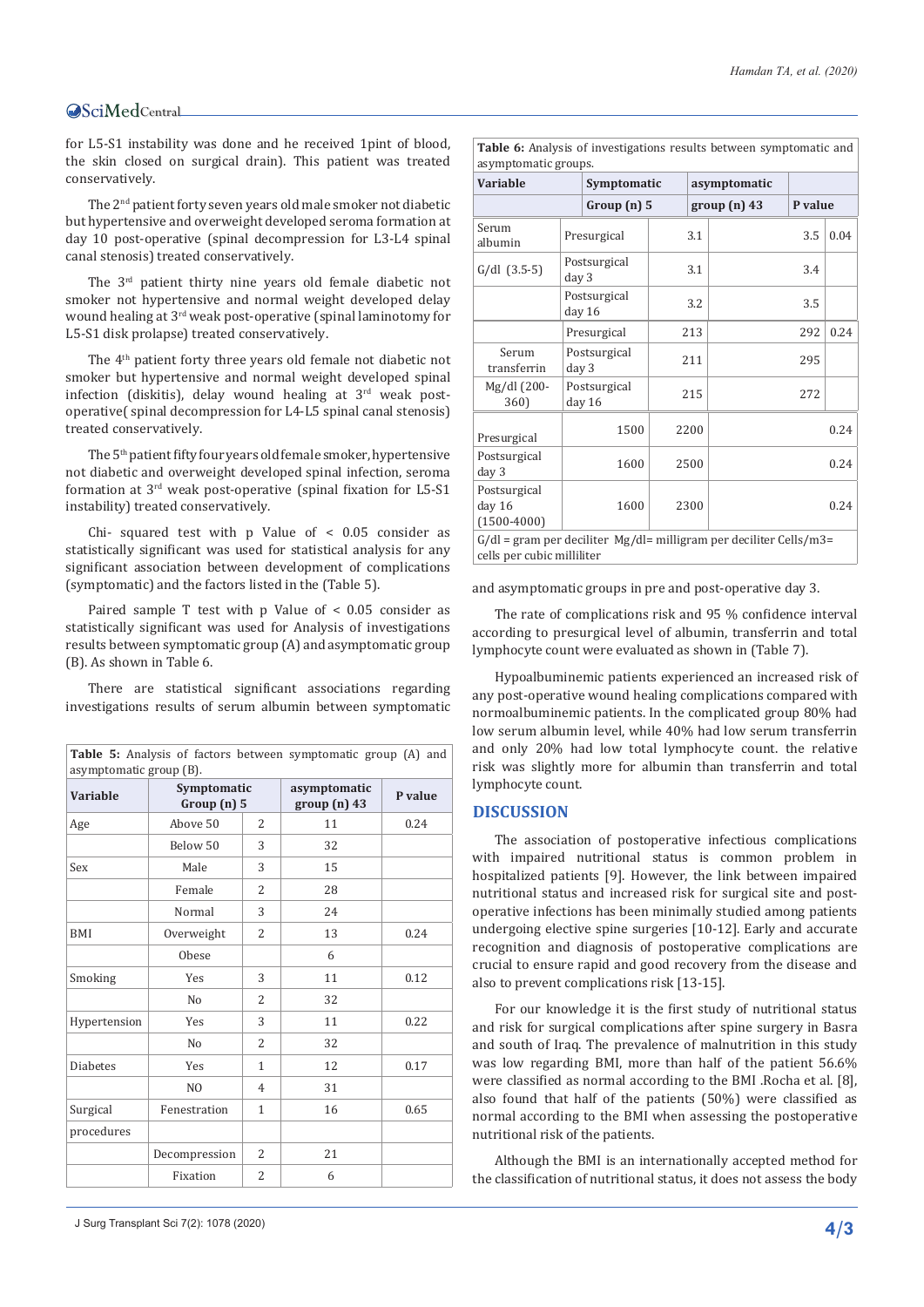| Table 7: Complications risk according to presurgical level of albumin, transferrin and total lymphocyte count. |                                                                          |           |                   |           |                         |           |  |
|----------------------------------------------------------------------------------------------------------------|--------------------------------------------------------------------------|-----------|-------------------|-----------|-------------------------|-----------|--|
|                                                                                                                | Serum albumin                                                            |           | Serum transferrin |           | <b>Total lymphocyte</b> |           |  |
|                                                                                                                | g/dl                                                                     | >3.5      | mg/dl             | >200      | cells/m3                |           |  |
|                                                                                                                | < 3.5                                                                    |           | ${}_{<}$ 200      |           | < 1500                  | >1500     |  |
| Total<br>$N = (48)$                                                                                            | $8(16.6\%)$                                                              | 40(83.4%) | 7(14.5%)          | 41(85.5%) | $3(6.2\%)$              | 45(93.8)  |  |
| Complications<br>$N = (5)$                                                                                     | $4(80\%)$                                                                | $1(20\%)$ | $2(40\%)$         | $3(60\%)$ | $1(20\%)$               | $4(80\%)$ |  |
| Variables                                                                                                      | RR(1) 95% CI 0.6-1.2<br>RR(0.9)195% CI 0.6-1.1<br>RR(0.4) 95% CI 0.3-0.6 |           |                   |           |                         |           |  |
| $CI = confidence$ interval, mg/dL=milligrams per deciliter, N=number, RR=risk ratios                           |                                                                          |           |                   |           |                         |           |  |

composition and has several limitations. A few studies mention the limitation of the BMI as a method that does not provide accurate information about weight alterations related to an increase in the lean body mass or body fat [8].

In the assessed patients, serum albumin were good nutritional predictors of postoperative complications, than serum transferrin and TLC as the parameters of albumin, transferrin and TLC decrease , the risk of surgical complications will increase. We compare our result with two different studies:

Rocha et al., assessed 69 surgical patients he found that 40% had low serum albumin were classified as malnourished and 73% had low TLC were classified as malnourished

The reasons that our findings differ from this study can be explained by several possibilities. First, a substantially higher prevalence of malnutrition was present in the previous patient studied, in the current study; the proportion of patients with malnutrition was 10.5%. With 16.6% had low serum albumin and 14.5 & had low serum and transferrin and 6.2% had low total lymphocyte count. The other possibility was a largest sample size that only obtained albumin and total lymphocyte count and no transferrin measurement. Other possibility is that patients for whom presurgical albumin measures were ordered were sicker and therefore more likely to have complications than others.

The other study Takemoto.f, et al. [12], who assessed 247 adults undergoing elective spine surgery observed that there was no association of presurgical prealbumin and transferrin levels with 30-day risk of medical complications and no evidence reduction in risk with increasing level, the difference between this study and our study is the large sample of a broad range of elective spine procedures including cervical, thoracic and thoracolumbar and utilize serum prealbumin and transferrin which may reflect more acute changes in recent dietary intake and nutrition status than albumin.

The American Society for Parenteral and Enteral Nutrition [16,17] recommends as a way to diagnose malnutrition, a combination of clinical, biochemical, and anthropometric parameters used besides the subjective nutritional assessment. It is important to mention the limitations of this study, such as the size of the sample and the patients subjected to different types of spine surgeries with higher/lower degrees of severity. More studies are necessary in different populations in order for these parameters to be validated as a means of early detection of morbidity and mortality in spine surgical patients.

#### **CONCLUSIONS**

1. Normal Nutritional status of the patients is the key way to prevent post-operative complications.

2. Surgeon Awareness and surveillance of the typical pattern of TLC, S.Albumin, and S.Transferrin in presurgical patients may help in early diagnosis of post-operative complication.

3. Hypoalbuminemia was a risk factor for postoperative surgical site complications, infection and wound healing problems.

#### **REFERENCES**

- 1. [McPhillips-Tangum CA. Reasons for Repeated Medical Visits](https://link.springer.com/article/10.1046/j.1525-1497.1998.00093.x)  [Among Patients with Chronic Back Pain. Journal of general](https://link.springer.com/article/10.1046/j.1525-1497.1998.00093.x)  [internal medicine.1998; 13: 289-295.](https://link.springer.com/article/10.1046/j.1525-1497.1998.00093.x)
- 2. [Deyo RA, Mirza SK. Trends and variations in the use of spine](https://pubmed.ncbi.nlm.nih.gov/16462438/)  [surgery. Clinical Orthopaedics and Related Research. 2006;](https://pubmed.ncbi.nlm.nih.gov/16462438/)  [443: 139-146.](https://pubmed.ncbi.nlm.nih.gov/16462438/)
- 3. [Schoenfeld AJ, Ochoa LM, Bader JO, Philip J Belmont Jr. Risk](https://pubmed.ncbi.nlm.nih.gov/21915571/)  [factors for immediate postoperative complications and](https://pubmed.ncbi.nlm.nih.gov/21915571/)  [mortality following spine surgery: a study of 3475 patients](https://pubmed.ncbi.nlm.nih.gov/21915571/)  [from the National Surgical Quality Improvement Program.](https://pubmed.ncbi.nlm.nih.gov/21915571/)  [JBJS. 2011; 93: 1577-1582.](https://pubmed.ncbi.nlm.nih.gov/21915571/)
- 4. Guo SA, DiPietro LA. Factors affecting wound healing. Journal of dental research. 2010; 89: 219-229.
- 5. [Ehresman J. Preoperative Nutrition Consults Associated with](https://pubmed.ncbi.nlm.nih.gov/31493604/)  [Decreased Postoperative Complication Rate and Decreased](https://pubmed.ncbi.nlm.nih.gov/31493604/)  [Length of Hospital Stay After Spine Metastasis Surgery. World](https://pubmed.ncbi.nlm.nih.gov/31493604/)  [neurosurgery. 2019; 133: 173-179.](https://pubmed.ncbi.nlm.nih.gov/31493604/)
- 6. [Kuzu MA. Preoperative nutritional risk assessment in](https://pubmed.ncbi.nlm.nih.gov/16479353/)  [predicting postoperative outcome in patients undergoing](https://pubmed.ncbi.nlm.nih.gov/16479353/)  [major surgery. World Journal of Surgery. 2006; 30: 378-390.](https://pubmed.ncbi.nlm.nih.gov/16479353/)
- 7. [Kudsk KA, Tolley EA, DeWitt RC, Janu PG, Blackwell AP,](https://pubmed.ncbi.nlm.nih.gov/12549591/)  [Stephanie Yeary, et al. Preoperative albumin and surgical site](https://pubmed.ncbi.nlm.nih.gov/12549591/)  [identify surgical risk for major postoperative complications.](https://pubmed.ncbi.nlm.nih.gov/12549591/)  [Journal of Parenteral and Enteral Nutrition. 2003; 27: 1-9.](https://pubmed.ncbi.nlm.nih.gov/12549591/)
- 8. [Rocha NP, Fortes RC. Total lymphocyte count and serum](https://www.ncbi.nlm.nih.gov/pmc/articles/PMC4737361/)  [albumin as predictors of nutritional risk in surgical patients.](https://www.ncbi.nlm.nih.gov/pmc/articles/PMC4737361/)  [ABCD. Arquivos Brasileiros de Cirurgia Digestiva \(São Paulo\).](https://www.ncbi.nlm.nih.gov/pmc/articles/PMC4737361/)  [2015; 28: 193-196.](https://www.ncbi.nlm.nih.gov/pmc/articles/PMC4737361/)
- 9. [Phan K, Ranson W, White SJW, Cheung ZB, Kim J, Shin JI, et](https://pubmed.ncbi.nlm.nih.gov/31218201/)  [al. Thirty-Day Perioperative Complications, Prolonged Length](https://pubmed.ncbi.nlm.nih.gov/31218201/)

J Surg Transplant Sci 7(2): 1078 (2020) **5/3**